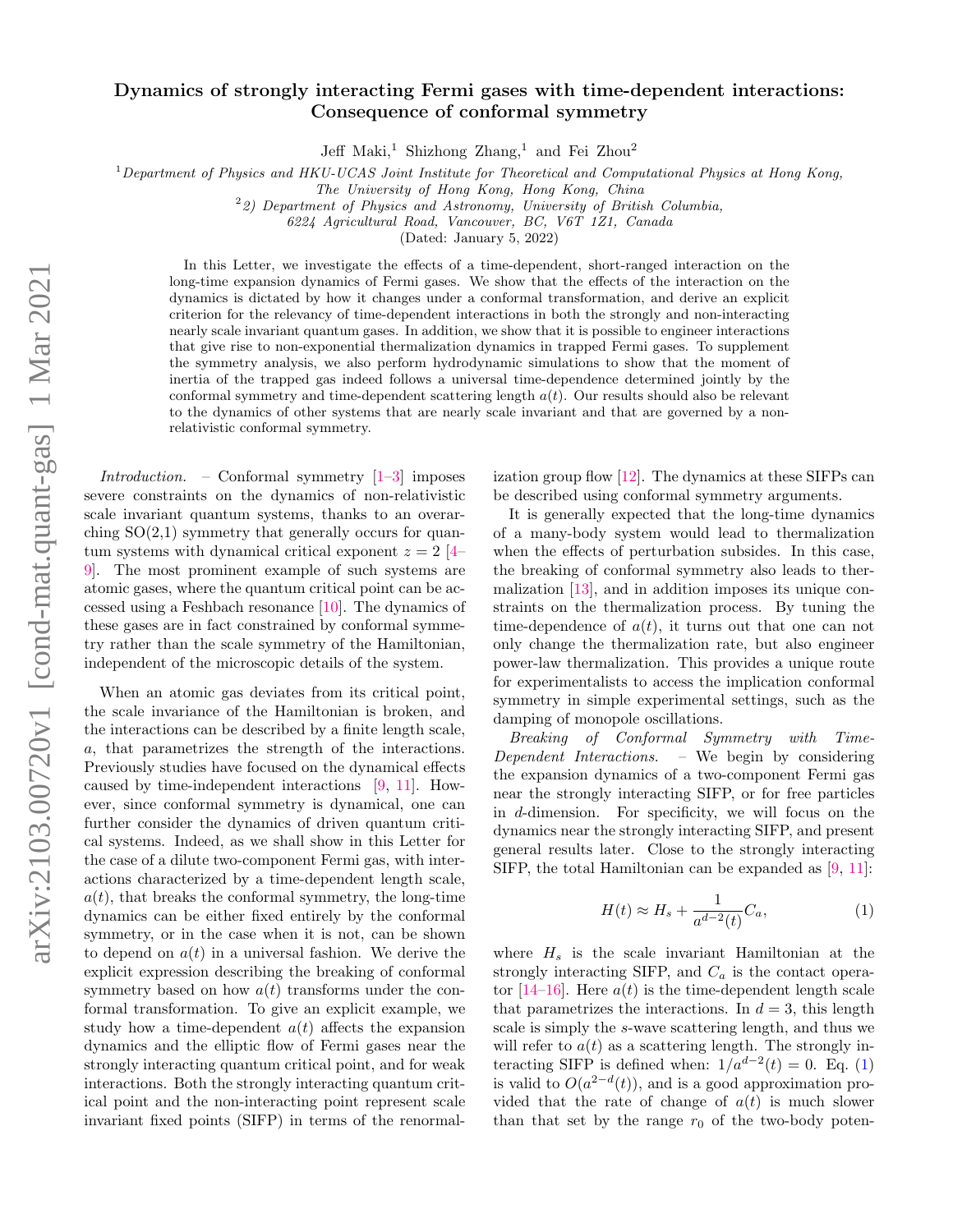tial,  $\hbar/mr_0^2$ , which is usually very well satisfied in experiments.

As shown in Ref. [\[9\]](#page-5-3), the dynamics of the density matrix,  $\rho(t)$ , can be split into a matrix governed by the scale invariant Hamiltonian,  $\rho_s(t)$ , and a matrix governed by the initial conditions and the breaking of conformal symmetry,  $\Gamma(t)$ :  $\rho(t) \approx \rho_s(t)\Gamma(t)$ . The trivial dynamics of  $\rho_s(t)$  are solely controlled by the so-called conformal tower states, which are defined as the eigenstates of the scale invariant gas inside an isotropic harmonic potential,

<span id="page-1-0"></span>
$$
\left[H_s + \omega_0^2 C\right]|n,\ell\rangle = E_n^{\ell}|n,\ell\rangle,\tag{2}
$$

where  $C = \frac{1}{2}m \sum_i \mathbf{r}_i^2$  is the moment of inertia. The dynamics are equivalent to a time-dependent rescaling of the position coordinates, up to a gauge transformation [\[5,](#page-5-10) [11,](#page-5-5) [18\]](#page-5-11). In Eq. [\(2\)](#page-1-0),  $\omega_0$  is an arbitrary trapping frequency, and  $|n\ell\rangle$  is the nth state in the  $\ell$ th conformal tower with energy  $E_n^{\ell}$ . The trivial dynamics associated with the conformal towers have previously been used to study a variety of dynamical phenomena [\[5,](#page-5-10) [9,](#page-5-3) [11,](#page-5-5) [13,](#page-5-7) [17–](#page-5-12) [27\]](#page-5-13). On the other hand, the non-trivial conformal symmetry breaking dynamics contained in  $\Gamma(t)$  satisfy the following differential equation:

$$
\partial_t \Gamma(t) = \frac{i}{a^{d-2}(t)} \left[ e^{iH_s t} C_a e^{-iH_s t}, \Gamma(t) \right]
$$
(3)

where  $\Gamma(0) = \rho_0$  is the initial density matrix.

The effect of the scale symmetry breaking interactions, or equivalently  $\Gamma(t)$ , can be understood by examining the matrix elements of  $\Gamma(t)$  with respect to the conformal tower states to first order in perturbation theory:

$$
\langle n'\ell'|\Gamma(t \gg \omega_0^{-1})|n,\ell\rangle \approx \langle n'\ell'|\Gamma(0)|n,\ell\rangle
$$
  
+ 
$$
i \int_{\omega_0^{-1}}^t \frac{dt'}{\lambda^2(t')} \left(\frac{\lambda(t')}{a(t')}\right)^{d-2} \langle n'\ell'|\left[\tilde{C}_a,\Gamma(0)\right]|n\ell\rangle
$$
  
(4)

where  $\lambda(t) = \sqrt{1 + (\omega_0 t)^2}$  and  $\langle n' \ell' | \tilde{C}_a | n \ell \rangle =$  $\exp[i\pi(E_{n'}^{\ell'} - E_n^{\ell})/(2\omega_0)]\langle n'\ell'|C_a|n\ell\rangle$ . Eq. [\(4\)](#page-1-1) states that all the non-trivial dynamics contained in  $\Gamma(t)$  must be a function of the effective coupling constant:

<span id="page-1-2"></span>
$$
g(t) = \int_{\omega_0^{-1}}^t \frac{dt'}{\lambda^2(t')} \left(\frac{\lambda(t')}{a(t')}\right)^{d-2} \tag{5}
$$

to first order in perturbation theory. For the case of free space expansion  $[11]$ , one can show that this structure persists to higher orders in perturbation theory when  $g(t)$ diverges in the long limit. As a result, in the long-time limit,  $\Gamma(t)$  will be a function of only  $g(t)$ , up to corrections of  $O((\omega_0 t)^{-1})$ , i.e.  $\Gamma(t \gg \omega_0^{-1}) \approx \Gamma(g(t))$ .

If  $g(t)$  saturates in the long-time limit, then  $\Gamma(t \gg$  $\omega_0^{-1}$ ) tends to a constant and the dynamics are entirely controlled by  $\rho_s(t)$  which in turn is expressed by the timedependent rescaling of the conformal tower states. In other words, there is an emergent conformal symmetry constraining the dynamics in the long-time limit. Alternatively, if  $g(t)$  has non-trivial dynamics in the long-time limit, the effects of the conformal symmetry breaking perturbation will be important and there will be no emergent conformal symmetry.

To exemplify this difference, we consider a power law time-dependence for the scattering length:

<span id="page-1-6"></span><span id="page-1-3"></span>
$$
a(t) = a_0(\eta t)^\gamma, \tag{6}
$$

where  $\gamma$  is a real number, while  $a_0$  and  $\eta$  have units of length, and frequency, respectively. For this perturbation, one can evaluate Eq. [\(5\)](#page-1-2) analytically:

$$
g(t \gg \omega_0^{-1}) = \left(\frac{\omega_0}{a_0 \eta^{\gamma}}\right)^{d-2} \frac{t^{d-3-\gamma(d-2)}}{d-3-\gamma(d-2)} + g_0 \quad (7)
$$

for some constant  $q_0$  that describes the short-time physics.  $g(t)$  has a non-trivial time dependence in the long-time limit if:

$$
d - 3 \ge (d - 2)\gamma \qquad \text{strong interactions.} \qquad (8)
$$

In three-dimensions, Eq. [\(8\)](#page-1-3) reduces to  $\gamma \leq 0$ . Therefore, any static perturbation,  $\gamma = 0$ , is marginal, while any perturbation that moves away from the strongly interacting SIFP,  $\gamma < 0$ , is relevant, consistent with previous studies [\[9,](#page-5-3) [11\]](#page-5-5). Similarly, in one-dimension we find that a perturbation near the strongly interacting SIFP becomes relevant when  $\gamma \geq 2$ . In this case, a static perturbation is irrelevant, and one needs to have a scattering length that increases quadratically,  $\gamma = 2$ , in order to break the conformal symmetry. Therefore, the onedimensional strongly interacting SIFP is much more resilient against perturbations.

<span id="page-1-1"></span>Although Eqs. [\(5\)](#page-1-2) and [\(8\)](#page-1-3) were derived for strongly interacting systems, similar arguments apply for the case of weakly interacting gases [\[28\]](#page-5-14). Expanding the Hamiltonian around the non-interacting SIFP,  $a^{d-2}(t) = 0$ , one finds the following definition of the effective coupling constant:

<span id="page-1-5"></span><span id="page-1-4"></span>
$$
g(t) = \int_{\omega_0^{-1}}^t \frac{dt'}{\lambda^2(t')} \left(\frac{a(t')}{\lambda(t')}\right)^{d-2},
$$
 (9)

and the following criterion for the breaking of conformal symmetry:

$$
d - 1 \le (d - 2)\gamma \qquad \text{weak interactions.} \tag{10}
$$

The relevancy of  $a(t)$  in the weak coupling limit reads  $\gamma \geq 2$  in three-dimension while for one-dimension:  $\gamma \leq 0$ . The three- (one-) dimensional criterion near the strongly interacting SIFP is equivalent to the one- (three-) dimensional criterion for weak interactions. In Fig. [\(1\)](#page-2-0), we show a schematic for how the effective coupling constant,  $q(t)$ , changes with time, and the associated timedependence of the scattering length,  $a(t)$ , near both the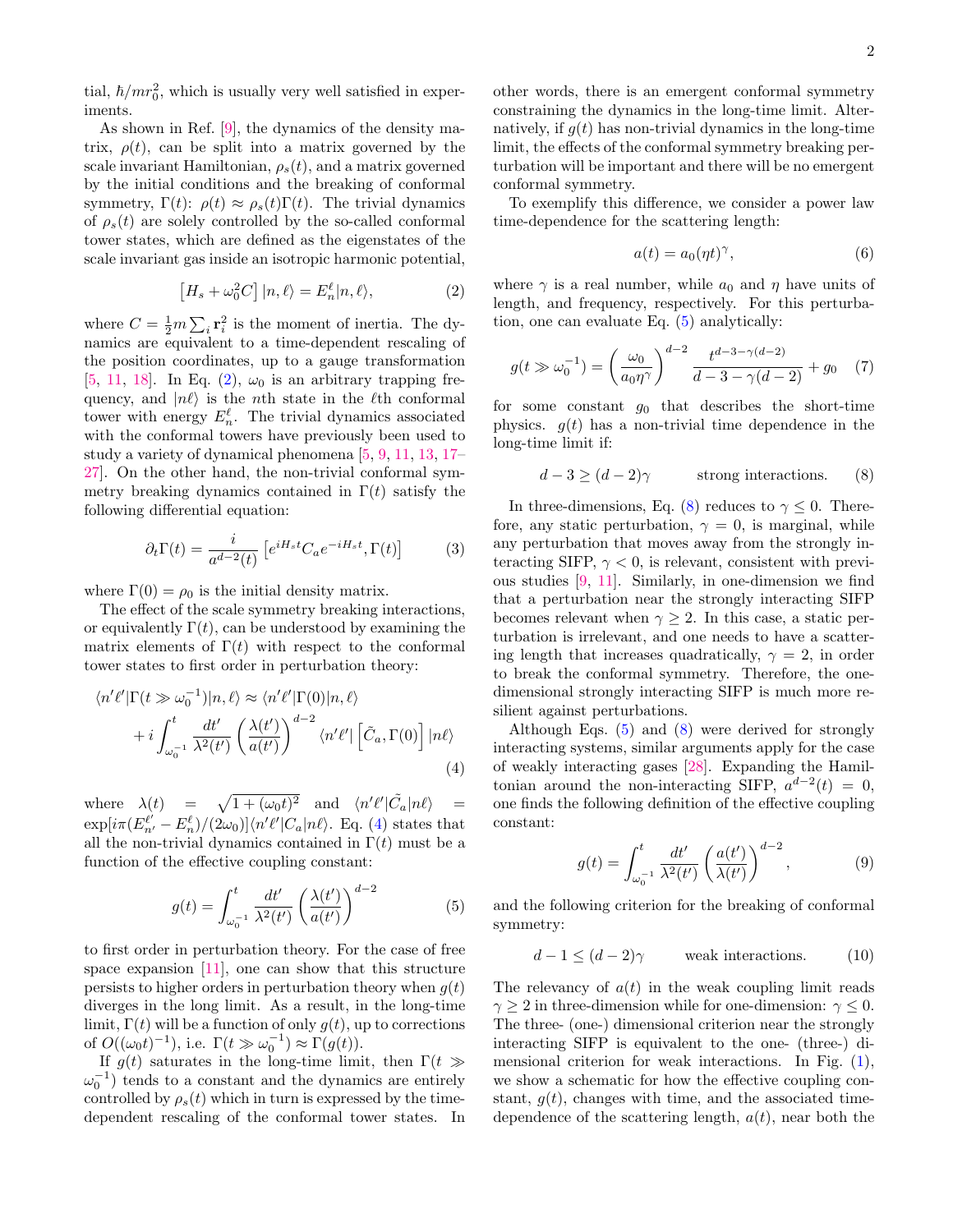

<span id="page-2-0"></span>FIG. 1. a) Schematic of the effective coupling constant,  $g(t)$ , near a SIFP,  $g(t) = 0$ . The definition of  $g(t)$  is given by Eq. [\(5\)](#page-1-2) near the strongly interacting SIFP, and by Eq. [\(9\)](#page-1-4) for weak interactions. The black line represents irrelevant symmetry breaking interactions, while the red line denotes relevant ones. The relevancy condition for  $\gamma$  is given by Eq. [\(8\)](#page-1-3) near the strongly interacting SIFP, and Eq. [\(10\)](#page-1-5) for weak interactions. b) and c) depicts the physical time dependence of  $a(t)$  for relevant and irrelevant interactions near the strongly and weakly interacting SIFPs in  $d = 3$ , respectively.

strongly interacting and non-interacting SIFPs in three dimensions. The relevancy of a perturbation is equivalent to whether the effective coupling constant,  $g(t)$ , increases or decreases with time.

In the case of two-dimensions, there is a single noninteracting SIFP. Eq.  $(10)$  then states that any scattering length with a power-law time dependence is irrelevant to the expansion dynamics in two-dimensions. Therefore one needs a stronger time-dependence for  $q(t)$ , to exhibit non-trivial dynamics. This conclusion is consistent with the two-body interaction depending on the scattering length logarithmically, i.e. the quantum anomaly [\[29–](#page-5-15) [33\]](#page-5-16).

Consequences of Broken Conformal Symmetry on Eliptic Flow. – The conclusions of the previous section are independent of the initial state of the system, and depend only on the conformal  $SO(2,1)$  symmetry in the free space expansion. To elucidate the physical consequences of this symmetry, let us consider the effects of a time-dependent perturbation on the expansion dynamics of three-dimensional Fermi gases prepared in an anisotropic trap, i.e. eliptic flow. This was studied experimentally both at resonance and in the presence of a static scale breaking perturbation Ref. [\[34,](#page-5-17) [35\]](#page-5-18). In order to parametrize the eliptic flow, we use the moments of inertia in the directions,  $i = x, y, z$ , defined as:

$$
\langle r_i^2 \rangle(t) = \frac{1}{N} \int d\mathbf{r} r_i^2 n(r, t), \tag{11}
$$

where  $n(r, t)$  is the time-dependent density of the gas, or

equivalently the diagonal elements of the one-body density matrix in position space. From conformal symmetry arguments, the moment of inertia in the long-time limit has the form:

<span id="page-2-1"></span>
$$
\langle r_i^2 \rangle (t \gg \omega_i^{-1}) \approx \left[ A_i + \frac{B_i}{\omega_i t} + \frac{D_i}{\left(\omega_i t\right)^2} + E_i g(t) \right] t^2, \tag{12}
$$

where terms involving  $A_i$ ,  $B_i$ , and  $D_i$  are guaranteed by conformal symmetry, and their numerical value depends on the initial conditions [\[36\]](#page-5-19) and the short-time dynamics. On the other hand, the scale breaking term depends linearly on the effective coupling constant,  $g(t)$ , defined in Eq.  $(5)$ , with a proportionality constant  $E_i$ .

Depending on the time-dependence of  $g(t)$ , one can change the asymptotic behavior of the moment of inertia. If the perturbation is relevant, the scale breaking term proportional to  $g(t)$  becomes parametrically larger than the conformal symmetric terms in the long-time limit. A similar situation can also occur for  $0 < \gamma < 1$ . In this case the perturbation is irrelevant to the long-time dynamics, but the leading correction to the conformal physics is now given by the scale breaking term:  $g(t) \propto t^{-\gamma}$ .

Eq. [\(12\)](#page-2-1) also has consequences for the aspect ratio, which is the ratio between the moments of inertia in two given directions, say  $x$  and  $y$ . If the breaking of scale invariance provides the leading correction to the dynamics, the aspect ratio will have the perturbative form:

<span id="page-2-2"></span>
$$
\lim_{t \to \infty} \frac{\langle r_x^2 \rangle(t)}{\langle r_y^2 \rangle(t)} \approx \frac{A_x}{A_y} \left[ 1 + \left( \frac{E_x}{A_x} - \frac{E_y}{A_y} \right) g(t) \right]. \tag{13}
$$

Conformal symmetry requires that the aspect ratio saturates to a constant with a correction of  $O((\omega_0 t)^{-1})$  in the long-time limit. However, for irrelevant perturbations with  $0 < \gamma < 1$ , the aspect ratio still approaches a constant in the long time limit but with a different time dependence. If the interaction is relevant though,  $\gamma \leq 0$ , the aspect ratio will not saturate due to the non-trivial time dependence induced by the conformal breaking interactions. Both these situations can be tested in atomic gas experiments.

Eqs. [\(12,](#page-2-1)[13\)](#page-2-2) constitute one of the main results of this Letter. By tuning the time-dependences of the scattering length  $a(t)$ , it is possible to change the asymptotic behavior of the expansion dynamics, as described by  $g(t)$ . It is to be emphasised that the simple dependence on  $g(t)$ reflects not only the time-dependence of  $a(t)$ , but also the conformal symmetry that is present at the SIFP, as is evident in the derivation of Eq. [\(5\)](#page-1-2). Thus an experimental confirmation of the Eqs.  $(12.13)$  $(12.13)$  would constitute an indirect experimental verification of the existence of conformal tower states.

Hydrodynamics with Time-Dependent Interactions. – Let us now compare this approach to the standard hydrodynamics [\[35,](#page-5-18) [37,](#page-5-20) [38\]](#page-5-21) when it is applicable. To this end we examine the expansion dynamics of a trapped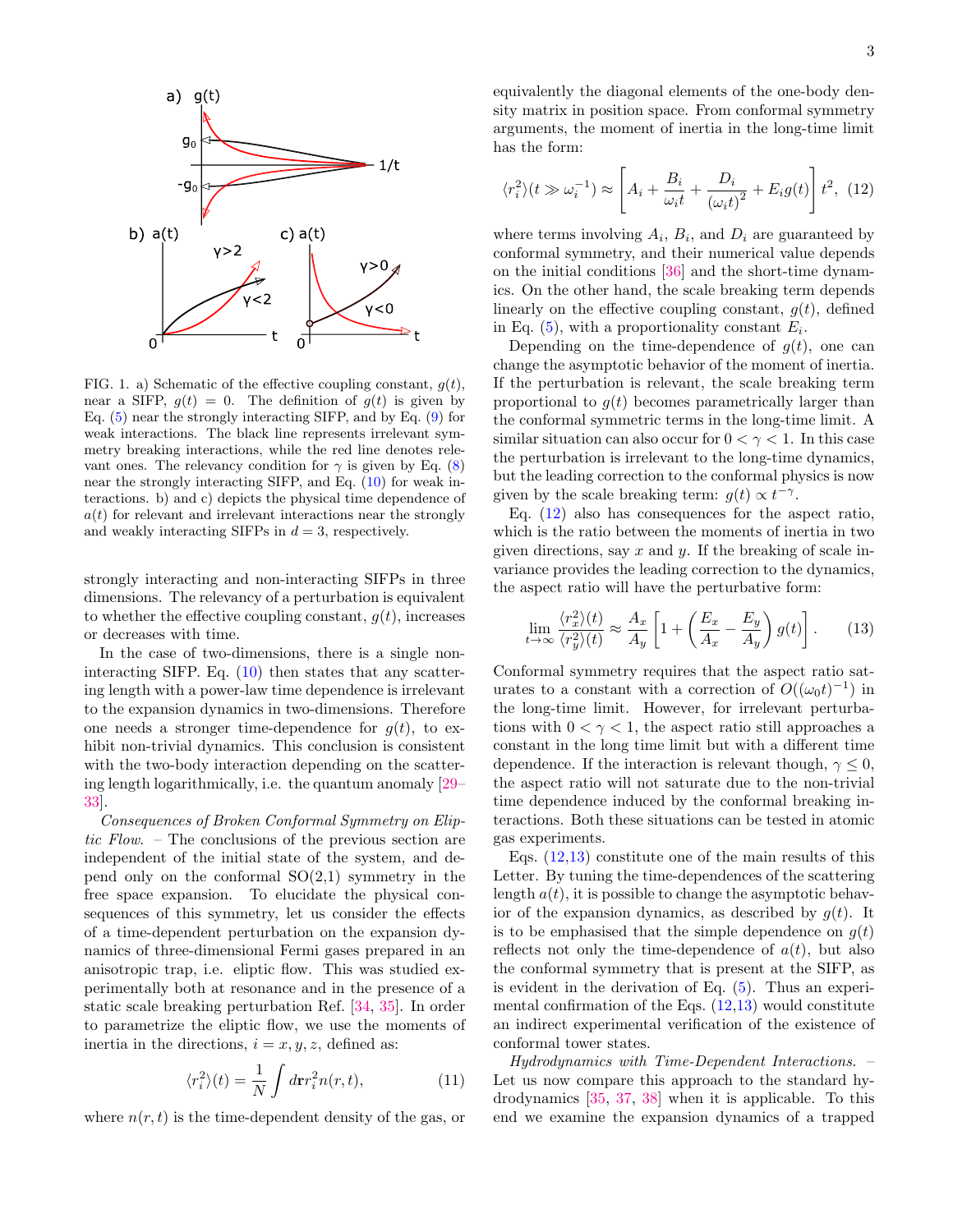Fermi gas near the strongly interacting SIFP with timedependent interactions, when subject to a quench of the harmonic trapping potential:  $\omega_0 \rightarrow \omega_f$ , where  $\omega_f \ll \omega_0$ . For simplicity, we will assume that both the initial and final trapping potential are isotropic. Thus the only source of broken conformal symmetry is due to the changing interaction. To describe the expansion, we will focus on the total moment of inertia, and assume it satisfies the following scaling ansatz:

<span id="page-3-1"></span>
$$
\langle r^2 \rangle(t) = \sum_{i=x,y,z} \langle r_i^2 \rangle(t) = \lambda_a^2(t) \langle r^2 \rangle(0). \tag{14}
$$

From standard hydrodynamic arguments [\[35,](#page-5-18) [37,](#page-5-20) [38\]](#page-5-21) and by performing an expansion near the strongly interacting SIFP, one can obtain the following differential equation:

$$
\frac{d^2\lambda_a^2(t)}{dt^2} = 2(\omega_0^2 + \omega_f^2) - 4\omega_f^2\lambda_a^2(t)
$$

$$
+ \tilde{C}_a \left[ \frac{1}{\lambda_a^{4-d}(t)} \left( \frac{1}{\tilde{a}(t)} \right)^{d-2} - 1 \right]
$$

$$
+ 2\tilde{C}_a \int_0^t dt' \left( \frac{1}{\tilde{a}(t')} \right)^{d-1} \frac{1}{\lambda_a^{4-d}(t)} \frac{d\tilde{a}(t')}{dt'}
$$

$$
- \tilde{\zeta} \left( \frac{\lambda_a^2(t)}{\tilde{a}^2(t)} \right)^{d-2} \left( \frac{1}{\lambda_a^2(t)} \frac{d\lambda_a^2(t)}{dt} - \frac{2}{\tilde{a}(t)} \frac{d\tilde{a}(t)}{dt} \right) \quad (15)
$$

where we have defined:

$$
\tilde{a}(t) = \frac{a(t)}{a(0)}, \quad \tilde{C}_a = \frac{2\langle C_a \rangle(0)}{\langle r^2 \rangle(0)a^{d-2}(0)}, \quad \tilde{\zeta} = d^2 \int \frac{d\mathbf{r}}{N} \frac{\zeta(\mathbf{r}, 0)}{\langle r^2 \rangle(0)},\tag{16}
$$

and  $\zeta(\mathbf{r},t)$  is the local bulk viscosity which depends quadratically on the inverse scattering length,  $1/a(t)^2$ , and has an approximate scaling form near the SIFP [\[39–](#page-5-22) [42\]](#page-5-23). Finally we note the following initial conditions:  $\lambda_a(0) = 1$  and  $\dot{\lambda}_a(0) = 0$ , and for numerical simulations, we will initialize our system slightly away from the SIFP.

First, let us consider the expansion into free space  $(\omega_f = 0)$ . At the strongly interacting SIFP,  $a(t) = \infty$ , the solution to Eq. [\(15\)](#page-3-0) is  $\lambda^2(t) = 1 + (\omega_0 t)^2$ , the same as that based on conformal symmetry. However, when there is a finite time dependent  $a(t)$ , the conformal symmetry is broken which leads to corrections in  $\lambda^2(t)$  that are described by  $g(t)$  given in Eq. [\(12\)](#page-2-1) [see also Eq. [\(14\)](#page-3-1)]. This can also be seen from the hydrodynamic formalism. Let the solution of Eq. [\(15\)](#page-3-0) be given by  $\lambda_a^2(t)$  and consider its difference from  $\lambda^2(t)$ :  $\delta\lambda^2(t) \equiv (\lambda_a^2(t) - \lambda^2(t))/\lambda^2(t)$ . In the long time limit and for weak conformal symmetry breaking, one expects that  $\delta \lambda^2(t)$  to be simply proportional to  $q(t)$ .

In Fig. [\(2\)](#page-3-2), we present  $\delta \lambda^2(t)$  in both  $d=3$  [Fig.[\(2a](#page-3-2))] and  $d = 1$  [Fig.[\(2b](#page-3-2))], and for various value of  $\gamma$  in Eq. [\(6\)](#page-1-6). As one can see in both cases the differences becomes substantially larger when  $\gamma$  satisfies the relevancy condition,



<span id="page-3-2"></span>FIG. 2. Solutions to the hydrodynamic equations [Eq. [\(15\)](#page-3-0)] in free space with a time-dependent scattering length [Eq. [\(6\)](#page-1-6)] near the strongly interacting SIFP for a) 3D and b) 1D. Here we set  $\eta = 1.5\omega_0$ . For relevant symmetry breaking perturbations, i.e.  $\gamma = -0.5$  in 3D and  $\gamma = 2.5$  in 1D, the deviation from the conformal solution becomes significant and is accurately described by Eq. [\(12\)](#page-2-1). The inset in a) shows the linear relation between  $\delta \lambda^2(t)$  and  $g(t)$ , which holds for approximately  $0 < \omega_0 t < 30$ . For irrelevant symmetry breaking interactions,  $\gamma = 0.5$  in 3D and  $\gamma = 2$  in 1D, the hydrodynamic simulation closely tracks the conformal solution in the long time limit.

<span id="page-3-0"></span>Eqs. [\(8\)](#page-1-3). On the other hand, if the symmetry breaking interaction is irrelevant, then the long time dynamics closely track the conformal invariant solution. In addition, as we show in the inset,  $\delta \lambda^2(t)$  is also proportional to  $g(t)$  [see Eq. [\(12\)](#page-2-1)] for a substantial time window that extends to a time t about  $\omega_0 t \approx 30$ , which would allow enough time for observation experimentally. The deviation from linearity at even longer times is due to the fact that in the hydrodynamic theory we have included the bulk viscosity:  $\zeta \propto 1/a^{2(d-2)}(t)$ . We note that this approximate form of the bulk viscosity is only valid around the strongly interacting SIFP and becomes a bad approximation when  $a(t)$  substantially deviates from its critical value.

Next, let us consider the case of a quenched harmonic potential:  $\omega_0 \to \omega_f$ . At the SIFP, both  $\tilde{C}_a$  and  $\tilde{\zeta}$  vanish. Eq. [\(15\)](#page-3-0) then predicts undamped oscillations at exactly  $2\omega_f$ , identical to the scale invariant solution [\[28\]](#page-5-14). Such undamped oscillations are indicative of reversible, entropy conserving dynamics [\[13\]](#page-5-7), and have been observed near the non-interacting SIFP [\[43\]](#page-5-24). When the scale invariance is broken, there will be irreversible damping due to the finite bulk viscosity, and hence entropy production. Since the initial state is highly excited compared to the ground state of the final trap [\[13\]](#page-5-7), and since the motion of the gas evolves at a much slower rate than the relaxational physics set by the Boltzmann time scale, it is natural that the decay of these oscillations is also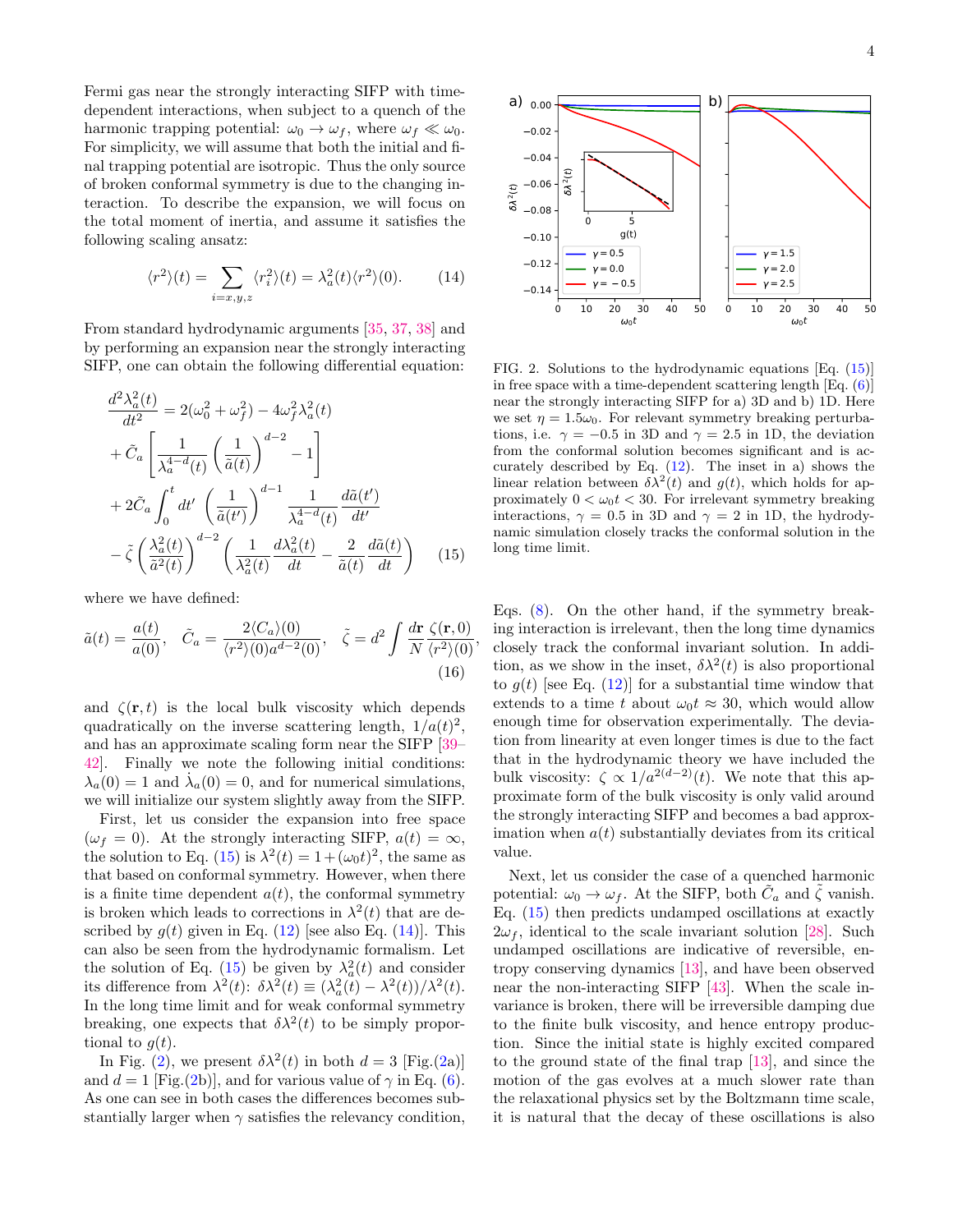

<span id="page-4-0"></span>FIG. 3. Numerical solution the hydrodynamic equations [Eq. [\(15\)](#page-3-0)] when one moves away from the strongly interacting SIFP for a)  $d = 3$  and b)  $d = 1$ . To compare these two situations, the symmetry breaking interactions in the Hamiltonian, Eq. [\(1\)](#page-0-0), are equivalent in  $d = 3$  and  $d = 1$ . I.e. we use the same values of the coupling constants,  $\eta = \omega_0$ ,  $|\tilde{C}_a| = 0.01$ ,  $\tilde{\zeta} = \tilde{C}_a^2$  for both  $d = 1, 3$  (For repulsive interactions  $\tilde{C}_a > 0$ for  $d = 3$  and  $\tilde{C}_a < 0$  for  $d = 1$ , and the same value of  $|\gamma|$  $(\gamma < 0$  for  $d = 3$ , and  $\gamma > 0$  for  $d = 1$ ).

indicative of thermalization.

In Fig.  $(3)$ , we show the numerical solutions of Eq.  $(15)$ near the strongly interacting SIFP in three-dimensions [Fig. [\(3a](#page-4-0))] and one-dimension [Fig. [\(3b](#page-4-0))], as one moves away from the SIFP. For an equivalent change in the Hamiltonian, Eq. [\(1\)](#page-0-0), the one-dimensional Fermi gas is more stable against conformal symmetry breaking than its three-dimensional counterpart. This is exactly what we expect based on the relevancy criterion given in Eq. [\(8\)](#page-1-3).

The damping of the oscillation amplitude,  $\lambda_a^2(t)$ , can be described by the following phenomenological equation:  $\lambda_a^2(t) = \lambda_a^2(0) \exp[-\Gamma_d(t)t]$ , where the effective damping rate,  $\Gamma_d(t)$ , is given by:

<span id="page-4-1"></span>
$$
\frac{1}{\Gamma_d(t)} \approx \frac{2B}{\omega_0} \frac{\tilde{a}^{2(d-2)}(t)}{\tilde{\zeta}},\tag{17}
$$

for some constant  $B$  that depends on the details of the time-dependence of  $a(t)$ .

Eq. [\(17\)](#page-4-1) suggests that equilibration/thermalization can be sped up or slowed down by changing the time dependence of the scattering length. Consider the following time-dependent scattering length:

<span id="page-4-2"></span>
$$
\tilde{a}^{d-2}(t) = \left[\frac{1}{\sqrt{1 + (\eta t)^2}}\right]^{-1/2}.
$$
 (18)

In the long-time limit,  $\tilde{a}^{d-2}(t) \propto (\eta t)$ . In this case, the damping of the local maxima of the moment of inertia



<span id="page-4-4"></span>FIG. 4. Power-law damping of the peak height with respect to the final thermalized value,  $\lambda_{\text{th}}^2 = (\omega_0^2 + \omega_f^2)/(2\omega_0^2)$ , in the oscillations of a Fermi gas near the strongly interacting SIFP, as a function of the bulk-viscosity  $\tilde{\zeta}$ , when  $d = 3$ . Here we set:  $\omega_f = \omega_0/5$ ,  $\tilde{C}_a = 0.05$ , and  $\eta = 2\omega_0$ . The time-dependent scattering length is given by Eq. [\(18\)](#page-4-2).

follows a power law behaviour:

<span id="page-4-3"></span>
$$
\lambda_a^2(t) \propto \frac{\omega_0^2 + \omega_f^2}{2\omega_0^2} \left( 1 + \frac{A}{(\eta t)^\alpha} \right), \qquad \alpha = \frac{\tilde{\zeta}}{2\eta} \qquad (19)
$$

for some constant A. In the limit  $t \to \infty$ , the system thermalizes to a universal value:  $\lambda_a^2(t \to \infty) = \lambda_{\text{th}}^2$  $(\omega_0^2 + \omega_f^2)/(2\omega_0^2)$ . To test this hypothesis, we fit the local maxima of the oscillations to a power law decay, and find results consistent with Eq. [\(19\)](#page-4-3). The power law decay is shown in Fig. [\(4\)](#page-4-4), and as one can see, is very accurate at describing the damping physics.

Conclusions – In this letter, we provided a useful criterion for understanding whether a time-dependent scale breaking perturbation is relevant to the long-time dynamics. The time dependence of the perturbation can be used to enhance or diminish the signature of broken conformal invariance, which is useful for experiments. One unique way of using the time-dependent scattering length is to engineer power law thermalization in trapped Fermi gases. Although we focused on the application to atomic gases, we stress that these results extend to other quantum systems with dynamical exponent  $z = 2$ , such as the Lifshitz transition in solid state materials [\[44\]](#page-5-25).

Acknowledgements. JM and SZ are supported by the Research Grants Council of the Hong Kong Special Administrative Region, China (General research fund, HKU 17304719, 17304820 and collaborative research fund C6026-16W and C6005-17G), and the Croucher Foundation under the Croucher Innovation Award. F.Z. was in part supported by the Canadian Institute for Advanced Research.